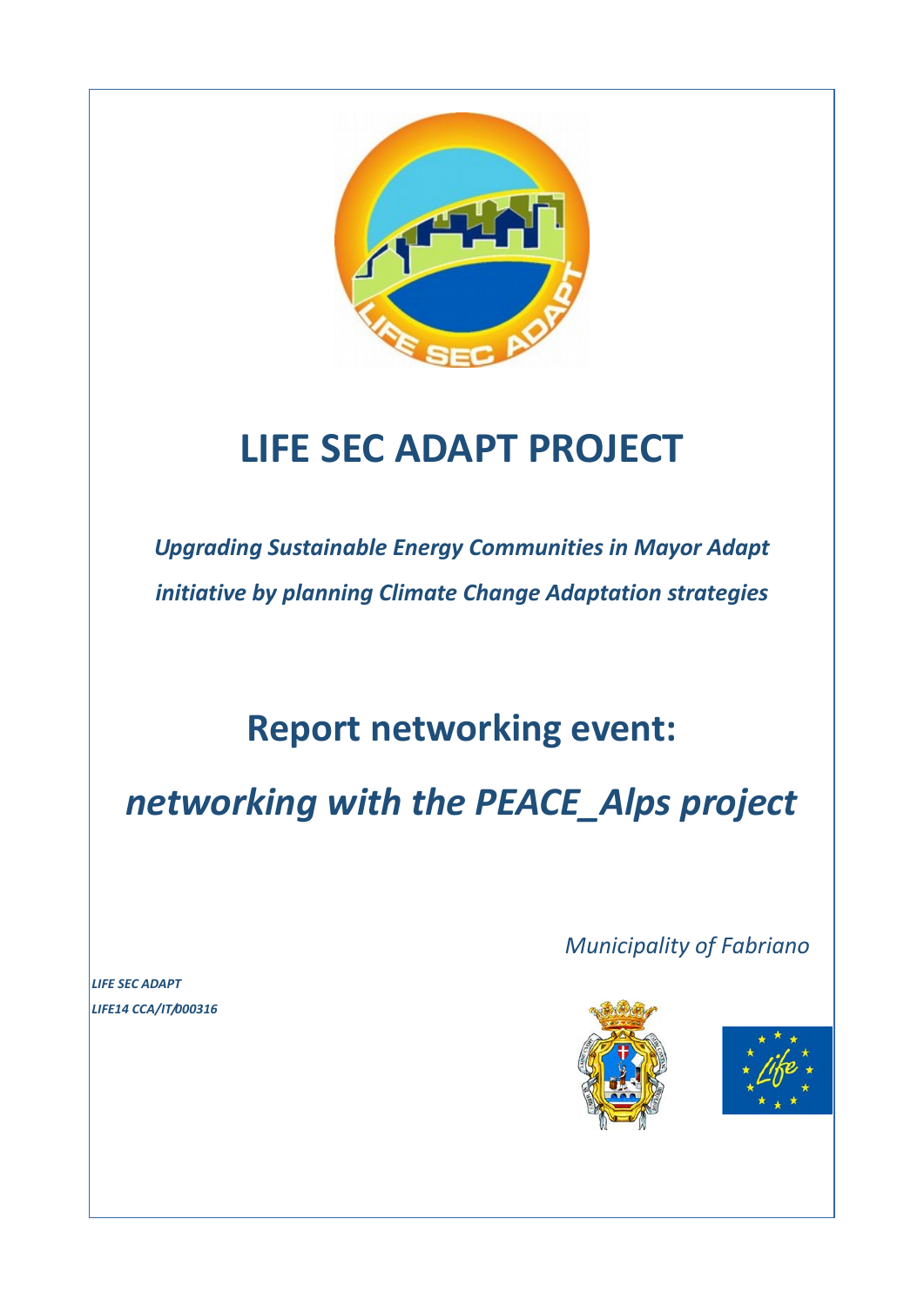| <b>PROGRAMME</b>           | LIFE 2014 - 2020 - Climate Change Adaptation    |
|----------------------------|-------------------------------------------------|
| <b>PROJECT ACRONYM</b>     | LIFE SEC ADAPT                                  |
| <b>PROJECT CODE</b>        | LIFE14/CCA/IT/00036                             |
| <b>TITLE</b>               | Networking with the PEACE Alps project          |
| <b>ACTION/TASK RELATED</b> | E2 - Networking with other LIFE and/or non-LIFE |
|                            | projects                                        |
| <b>DATE OF DELIVERY</b>    | 07/12/2017                                      |
| <b>VERSION</b>             | Version 1                                       |
| <b>AUTHOR</b>              | Giovanni Vicentini - Technical expert of the    |
|                            | <b>Municipality of Fabriano</b>                 |

*LIFE SEC ADAPT LIFE14 CCA/IT/000316*

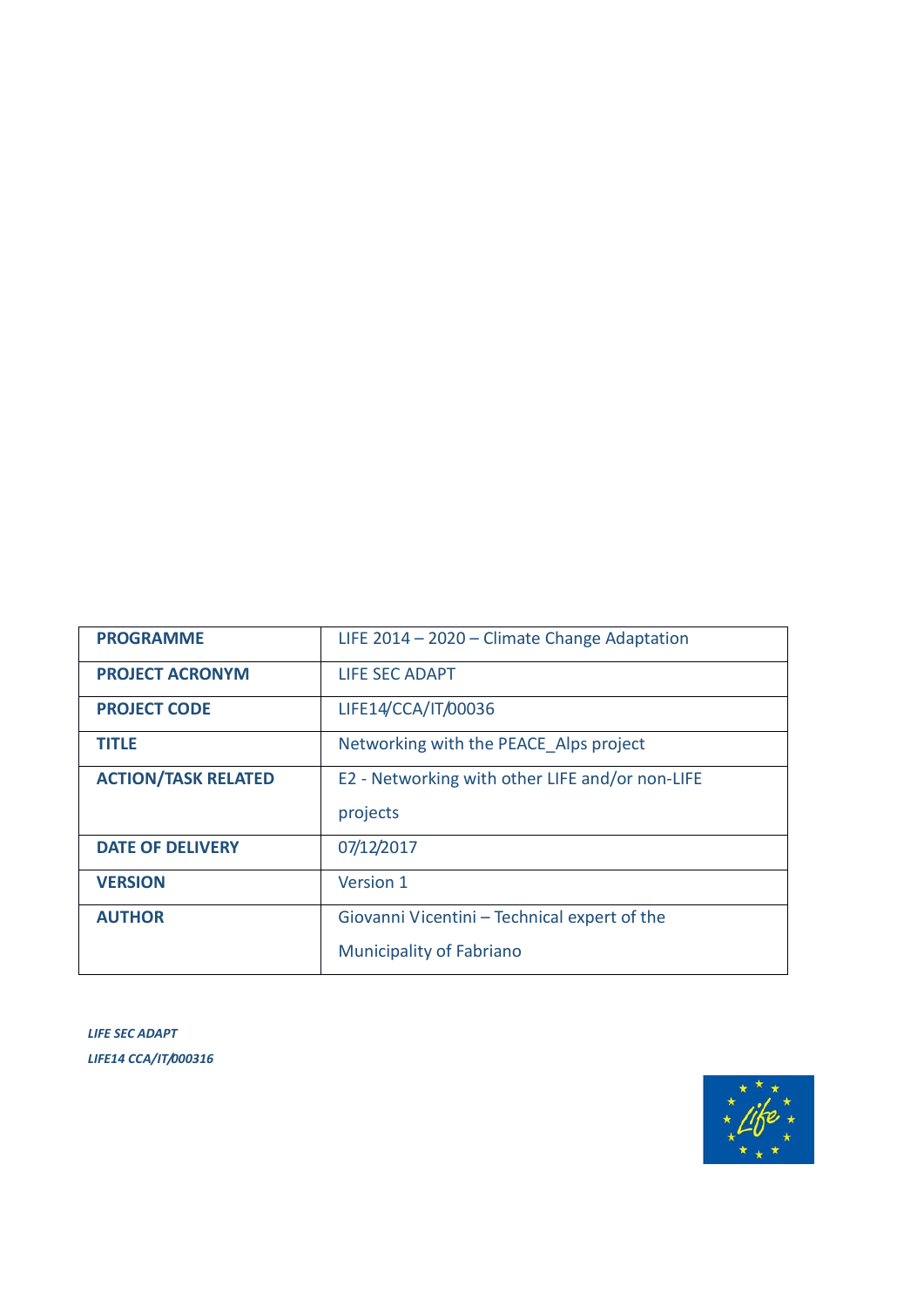

### **General information**

| Select typology:                         | Local event<br>$\bullet$<br><b>Training</b><br>$\bullet$                                                    |
|------------------------------------------|-------------------------------------------------------------------------------------------------------------|
| Title:                                   | Participation to the project meeting of the PEACE_Alps project                                              |
| Name of the<br>organisation<br>proposer: | The project meeting was hosted and organized by W.E.I.Z. (an<br>Austrian partner of the consortium) in Weiz |
| date:                                    | November, 9-10                                                                                              |
| participating                            | SEC ADAPT partners Municipality of Fabriano                                                                 |
| Website info:                            | http://www.alpine-space.eu/projects/peace_alps/it/home                                                      |

#### **Specific information**

| Main thematic<br>addressed:                                       | <b>Climate Adaptation</b><br>$\bullet$<br><b>Climate Mitigation</b><br>$\bullet$<br><b>Energy Saving</b><br>$\bullet$                                                                                                                                                                                                          |  |
|-------------------------------------------------------------------|--------------------------------------------------------------------------------------------------------------------------------------------------------------------------------------------------------------------------------------------------------------------------------------------------------------------------------|--|
| type of stakeholders<br>involved (specify<br>numbers if possible) | Public Administration (Piedmont Region, EWO)<br>$\bullet$<br>NGO (Climate Alliance, Okoinstitut)<br>$\bullet$<br>Other: energy agencies (RASi, WEIZ, LEA Pomurje, BSC<br>$\bullet$<br>Kranj, AURA-EE, AGEDEN, EZA,<br><b>Business sector - companies (PLANAIR)</b><br>$\bullet$                                                |  |
| Territorial level                                                 | European / Transnational regions<br>$\bullet$                                                                                                                                                                                                                                                                                  |  |
| specify territories                                               | The stakeholders are from the Alpine Space area, since the project is<br>co-financed by the Alpine Space program. The participants came<br>from: Italy (Piedmont Region, Okoinstitut), France (AURA-EE,<br>AGEDEN), Germany (EWO, EZA, Climate Alliance), Austria (WEIZ),<br>Slovenja (BSC Kranj, RASi), Switzerland (Planair) |  |

#### **Report:**

#### **Aim of the event:**

The event was the fourth project meeting of the PEACE\_Alps project. All the project partner met in Weiz. Giovanni Vicentini took part to the meeting on behalf of the Municipality of Fabriano to present the methodology for the vulnerability and risk analysis developed within the Life SEC Adapt project. Almost all the partners of the PEACE\_Alps project are territorial coordinators of the Covenant of Mayors initiative and provide technical assistance to their Municipalities (mostly as energy agencies). The principal aim of the PEACE\_Alps project is the creation of centralized services, bundling the needs of the Municipalities, to enhance the competences and the opportunities of the Local Authorities (mainly those which are very small and have a lack of know-how and economic resources). The project partners decided



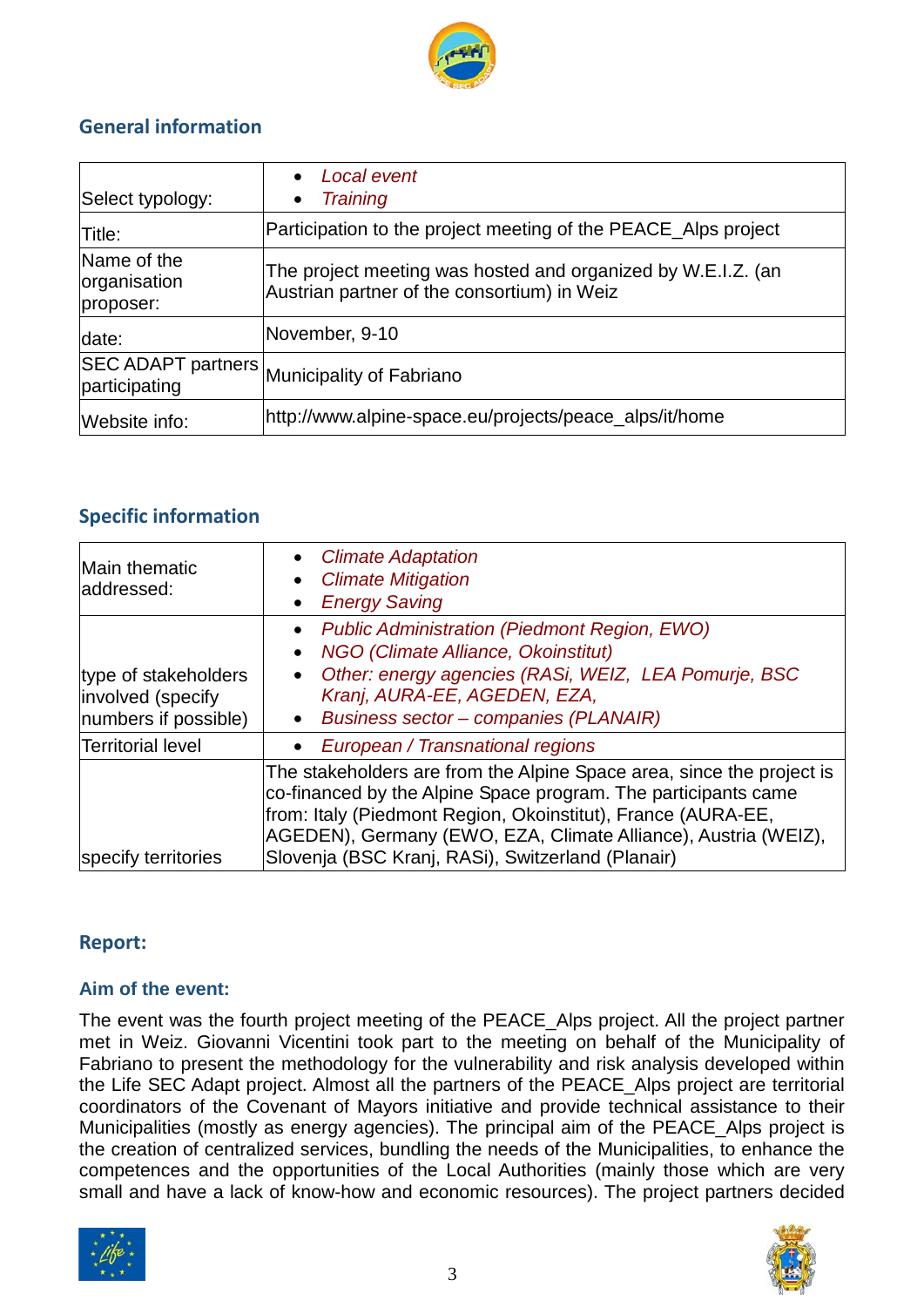

to work on three topics: (a) energy management, (b) refurbishment of public buildings and street lighting systems and on (c) the adaptation to the climate change. Each partner is focusing its supporting activities in two of these three topics. During the first day (November the 9<sup>th</sup>), within the Communication and dissemination task, as highlighted in the agenda, some other projects present their work to provide to the PEACE Alps partners some useful instruments to tackle their project objectives. The Municipality of Fabriano took part also to the second day (November the  $10<sup>th</sup>$ ) to the mutual learning workshop, which was focused on the added values of the centralized service approach (the mainstream of the PEACE\_Alps project).

#### **Specific SEC ADAPT Partners activity (presentation, participation to workshop, poster**

#### **etc)**

As already described in the first paragraph, the participation to the PEACE Alps fourth project meeting was an occasion to present the main results carried out in the Life SEC Adapt project, mainly concerning the climatic analysis and the vulnerability and risk methodology. Giovanni Vicentini had a presentation during the first meeting day (attached to the report). Several partners of the PEACE\_Alps project, those working on the adaptation topic, directly requested the presentation. These partners had a stronger experience in the implementation phase (possible actions) but had notified a lack of competences in the initial analysis of the data and the identification of the vulnerabilities and risks. The presentation touched the following key points:

- (1) Climate baseline assessment type of data and data sources;
- (2) Analysis of the data series and definition of the future trend;
- (3) Statistical analysis of the data;
- (4) Climatic indexes provided by the WMO organization;
- (5) Definition of vulnerability;
- (6) Identification of eventual impacts to be accounted in the vulnerability analysis;
- (7) Procedure for the analysis of the vulnerability in a specific sector;
- (8) Definition of the indicators for the vulnerability analysis;
- (9) The aggregation and the normalization of the indicators;
- (10) Definition of risk analysis;
- (11) Identification and evaluation of climatic hazards.

Giovanni Vicentini on behalf of the Municipality of Fabriano took part also to the mutual learning workshop, held the second meeting day, to provide the Life SEC Adapt perspective regarding the climate change topic.

#### **Lesson learnt to spread with LIFE SEC ADAPT partners:**

The main objective of the participation of the Municipality of Fabriano to the PEACE\_Alps meeting was the presentation of the Life SECAdapt methodology and approach. Nevertheless, the participation was also the occasion to meet other Local Authorities and Research centres working on the same topic, but with an another perspective and in a different territory. The partners of the PEACE\_Alps project are facing the problem of the climate change mainly concentrating their efforts in the implementation phase. Thus, it could be very interesting for the Life SEC Adapt partners, since they will have to set-up an adaptation plan in 2018. Among all the PEACE\_Alps project partners, the most interested in the adaptation topic are AURA-EE and AGEDEN, both environmental agencies located in France. They are facing this topic through the institution of a regional observatory on Climate Change, collecting data for the Municipalities, publishing important reports and assisting the Local Authorities in the definition of the Adaptation plans. This approach is currently working



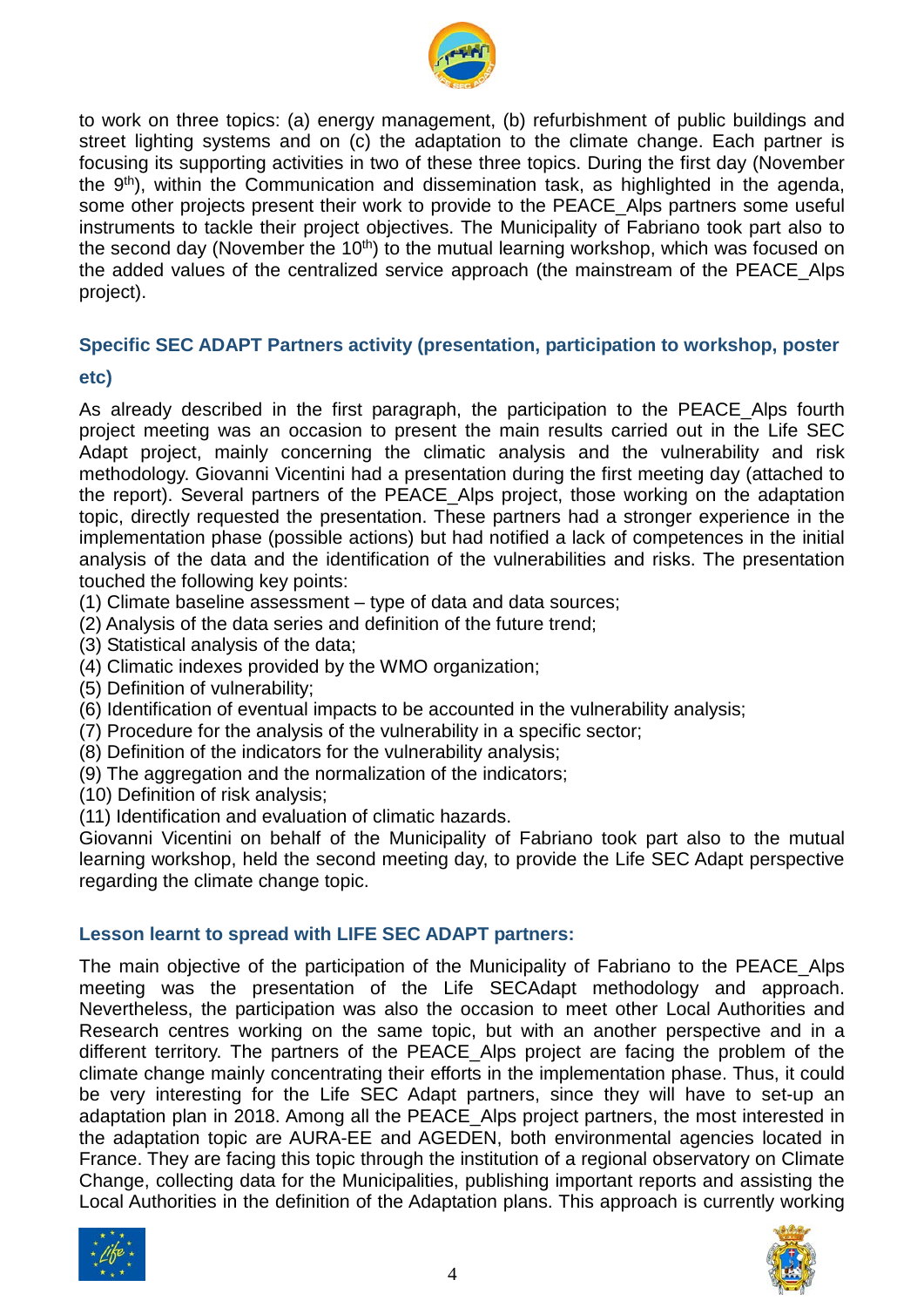

very well, since the centralization of the technical assistance could bypass the frequent lack of expertise and knowledge typical in the small-medium size Municipalities. This is a situation very familiar also in the Marche Region. The website of the Observatory is very well structured, with an interesting part that regards the calculation of the climatic indicators and indexes, and the definition of a climatic profile for the different regions.



The institution of a centralized service for the Municipalities in the Marche Region could be really an interesting follow up for the Life SEC Adapt project, to monitor the implementation phase and to set-up a permanent analysis of the climatic data, through the definition of a strong partnership with the regional meteorological institution and the exploitation of their huge database.